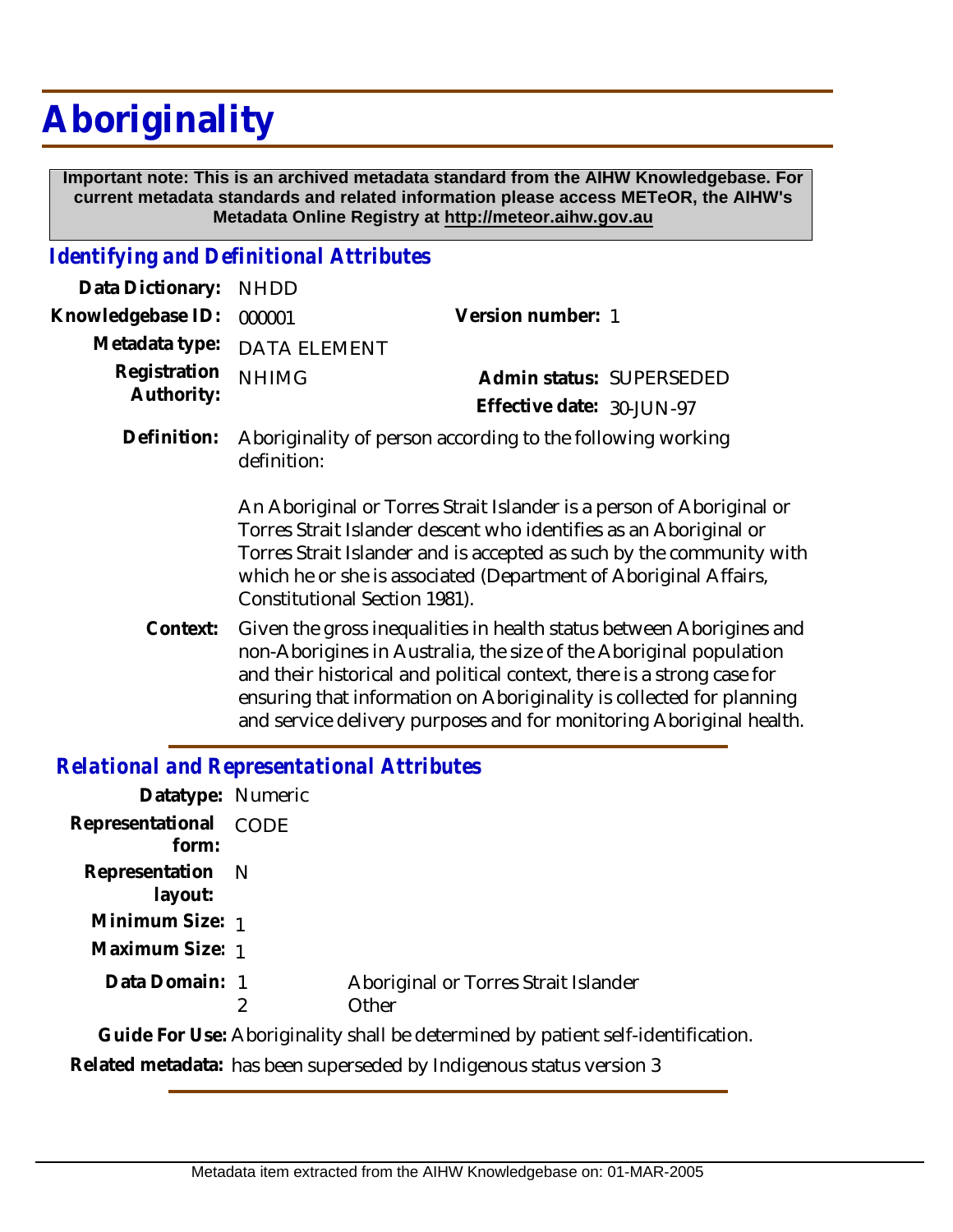## *Administrative Attributes*

**Source Document:**

**Source Organisation:** National Health Data Committee

Comments: All States and Territories except Queensland record Aboriginality for acute hospital in-patients. That State currently collects Aboriginality (as part of an ethnicity question) in non-metropolitan public acute hospitals and is moving progressively towards collecting it in other metropolitan acute hospitals.

> The Morbidity Working Party noted that the Aboriginality data were relatively unreliable. In many hospitals, Aboriginal status was often coded only by appearance. Several members stated that the Aboriginality question was the most bitterly resented by admission clerks because they felt the patient could be embarrassed or annoyed at being asked.

The 1984 Taskforce on Aboriginal Health Statistics proposed the following standard for questions on Aboriginal origin in hospital morbidity, maternal and perinatal collections:

Are you of Aboriginal or Torres Strait Islander origin? - No

- Yes, Aboriginal
- Yes, Torres Strait Islander

It was recommended that each question should be accompanied by the following explanation: For persons of mixed origin, indicate the one to which they consider(ed) themselves to belong.

In relation to the last point, the Morbidity Working Party noted that Queensland and South Australia collect Aboriginality within a more general ethnicity question. The working party endorsed the Commonwealth/ABS definition of Aboriginality but did not go as far as recommending that a standard question be asked explicitly of all patients, leaving it up to each authority to implement the data item in an appropriate and consistent manner.

The Nursing Homes Working Party followed the reasoning of the Morbidity Working Party by recommending the inclusion of Aboriginality. However, it too did not go as far as to recommend that a standard question regarding Aboriginality be explicitly asked of all patients, leaving it up to each authority to implement.

The NH5 form for nursing home patients contains the following